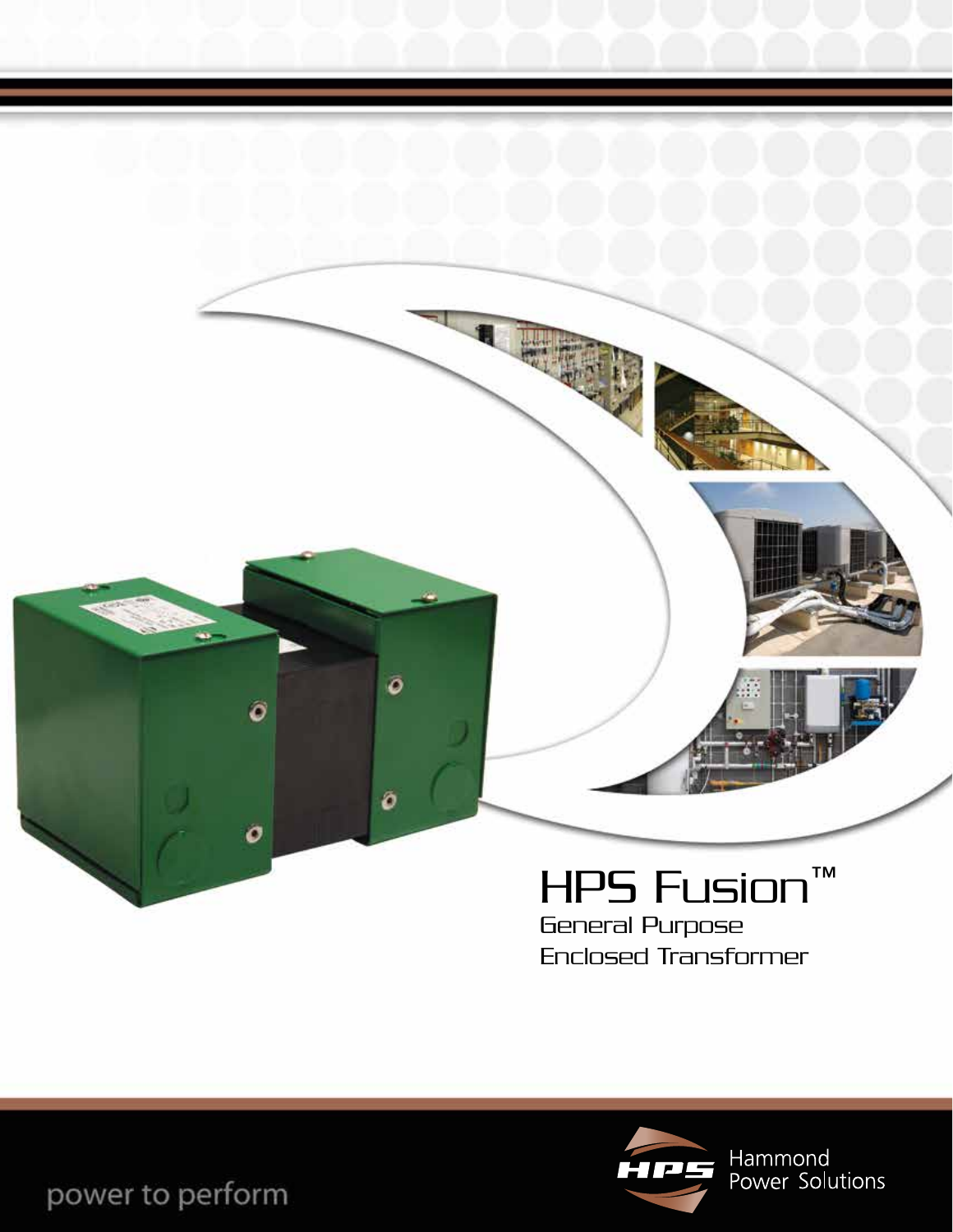## **HPS Fusion™** General Purpose Enclosed Transformers

#### **OUR COMPANY**

Hammond Power Solutions (HPS) was established in 1917 in Guelph, Ontario and has grown from a small family owned business in the short wave radio market, to the industry leader in magnetic transformer design and manufacturing. HPS has manufacturing facilities in Compton, California; Guelph, Ontario; Walkerton, Ontario; Granby, Quebec; and Monterrey, Mexico. HPS has multiple regional distribution centers throughout North America.

#### **GENERAL PURPOSE ENCLOSED TRANSFORMER**

The HPS Fusion™ line of enclosed transformers are an indoor, cost effective approach ideally suited for single phase, general purpose industrial and light duty loads.

#### **APPLICATIONS**





Process Controls Panel Shops Machine



Control Boards HVAC Panels Power Timers,







Automation



Solenoids and **Controllers** 

#### **INDUSTRIES**







Commercial Industrial

#### **APPROVALS**

- Meets NEMA standards
- CSA Certified (file LR 3902)
- UL Listed (file E50394)
- CE Marked and RoHS Compliant.



#### **FEATURES AND BENEFITS**

- Multi-voltage primary and secondary models increase range of applications per unit.
- Standard molded terminal blocks on primary and secondary up to 3000 VA (30A) units.
- Solid terminal block with standard combination screw connections.
- 50/60 Hz (60 Hz on FS\*\*\*ACP and FS\*\*\*AR).
- Copper wound coils with high dielectric strength insulation.
- Bolted core construction.
- Vacuum Impregnated with Polyester Resin and oven cured.
- Superior insulating materials:
	- 130°C (50-1500 VA) Class B 95°C Temperature Rise
	- 180°C (2000-5000 VA) Class F 130°C Temperature Rise (Note: Temperature rise based on 25°C ambient)
- All units supplied with primary and secondary voltage links/ jumpers.
- Rugged TYPE 1 enclosure with split side covers provides easy access to wiring compartment.
- Finish green powder coat.
- Primary and secondary ground lug.
- Four (0.88") wiring knockouts and four (0.50") accessory knockouts.
- Optional panel mount fuse holder.
- Easy mounting and installation via four mounting slots and two keyhole slots.
- Most HPS Fusion units incorporate "Premium Packaging" which feature:
	- Premium fluted cartons
	- Custom molded foam inserts
	- Easy removal and repacking
	- Industry's best box label
	- Environmentally neutral
- **• 15 Year Warranty.**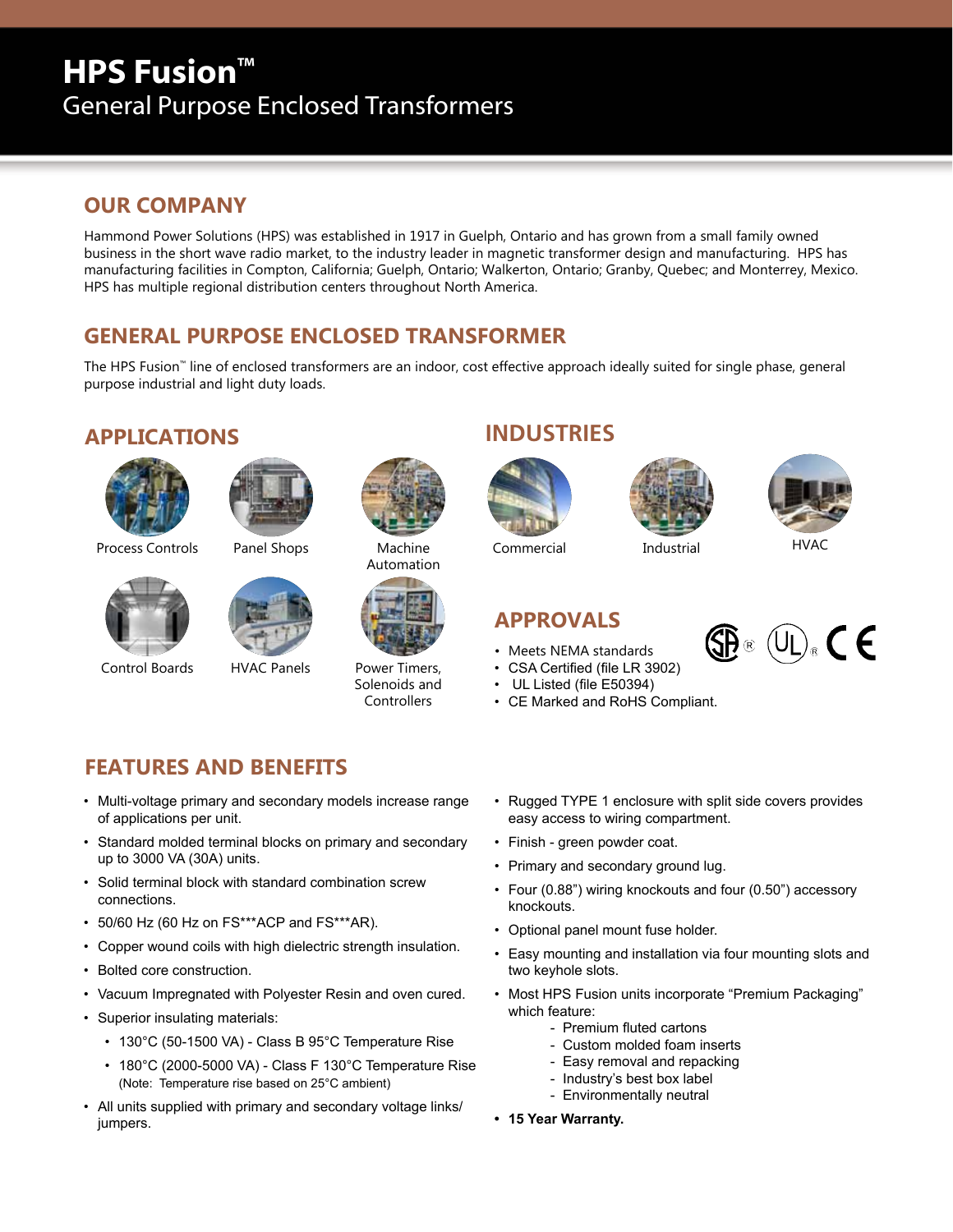

## **Group A**

| Primary Voltage:<br>Secondary Voltage: |                        | 600/480<br>120 x 240            | 575/460<br>115 x 230  |      | 550/440<br>110 x 220                |      | <b>SB</b>      | (R)                               |                         | 60 Hertz                      |
|----------------------------------------|------------------------|---------------------------------|-----------------------|------|-------------------------------------|------|----------------|-----------------------------------|-------------------------|-------------------------------|
| VA<br>Rating                           | <b>CE VA</b><br>Rating | <b>Catalog</b><br><b>Number</b> | Output<br><b>Amps</b> |      | <b>Overall</b><br><b>Dimensions</b> |      |                | <b>Mounting</b><br><b>Centers</b> | <b>Mounting</b><br>Slot | Approx.<br><b>Ship Weight</b> |
|                                        |                        |                                 |                       | A    | В                                   | C    | D              | E                                 | G X H                   | (Lbs.)                        |
| 50                                     | 50                     | <b>FS50ACP</b>                  | 0.42/0.21             | 2.7  | 6.4                                 | 3.33 | 1.66           | 4.16                              | $0.22 \times 0.44$      | 3.0                           |
| 100                                    | 100                    | <b>FS100ACP</b>                 | 0.83/0.42             | 3.09 | 6.3                                 | 3.6  | 2.05           | 3.5                               | $0.22 \times 0.44$      | 4.2                           |
| 150                                    | 150                    | <b>FS150ACP</b>                 | 1.25/0.63             | 3.09 | 6.9                                 | 3.6  | 2.05           | 4.1                               | $0.22 \times 0.44$      | 5.3                           |
| 250                                    | 160                    | <b>FS250ACP</b>                 | 2.08/1.04             | 3.9  | 6.6                                 | 4.3  | 2.52           | 3.9                               | $0.22 \times 0.44$      | 7.6                           |
| 350                                    | 250                    | <b>FS350ACP</b>                 | 2.92/1.46             | 3.9  | 7                                   | 4.3  | 2.52           | 4.3                               | $0.22 \times 0.44$      | 8.7                           |
| 500                                    | 300                    | <b>FS500ACP</b>                 | 4.17/2.08             | 4.6  | 7.2                                 | 4.6  | 3.3            | 4.5                               | $0.31 \times 0.81$      | 13.3                          |
| 750                                    | 500                    | <b>FS750ACP</b>                 | 6.25/3.13             | 5.6  | 7.6                                 | 5.1  | 4              | 4.9                               | $0.31 \times 0.81$      | 20.3                          |
| 1000                                   | 650                    | <b>FS1000ACP</b>                | 8.33/4.17             | 5.6  | 8                                   | 5.1  | $\overline{4}$ | 5.3                               | $0.31 \times 0.81$      | 22.9                          |
| 1500                                   | 1000                   | <b>FS1500ACP</b>                | 12.5/6.25             | 5.6  | 9.4                                 | 5.1  | 4              | 6.7                               | $0.31 \times 0.81$      | 30.3                          |
| 2000                                   | 1300                   | <b>FS2000ACP</b>                | 16.7/8.33             | 6.6  | 9.1                                 | 6    | 5.1            | 5.7                               | $0.31 \times 0.81$      | 37.1                          |
| 3000                                   | 2000                   | <b>FS3000ACP</b>                | 25.0/12.5             | 7.8  | 11.3                                | 6.7  | 6.3            | 6.9                               | $0.31 \times 0.81$      | 64.0                          |
| 5000                                   | 3000                   | <b>FS5000ACP</b>                | 41.7/20.8             | 9.3  | 14.9                                | 8    | 7.1            | 7.3                               | $0.31 \times 0.81$      | 99.7                          |

#### **Group B**

| Primary Voltage:<br>Secondary Voltage: |              | 600<br>12 x 24           | 575<br>$11.5 \times 23$ |      | 550<br>11 x 22                      |      | <b>SB</b> | $'U_{L}$                          | CE                      | 60 Hertz                      |
|----------------------------------------|--------------|--------------------------|-------------------------|------|-------------------------------------|------|-----------|-----------------------------------|-------------------------|-------------------------------|
| VA                                     | <b>CE VA</b> | Catalog<br><b>Number</b> | Output                  |      | <b>Overall</b><br><b>Dimensions</b> |      |           | <b>Mounting</b><br><b>Centers</b> | <b>Mounting</b><br>Slot | Approx.<br><b>Ship Weight</b> |
| Rating                                 | Rating       |                          | <b>Amps</b>             | A    | В                                   | C    | D         | п                                 | G X H                   | (Lbs.)                        |
| 50                                     | 50           | <b>FS50AR</b>            | 4.17/2.08               | 2.7  | 5.8                                 | 3.33 | 1.66      | 3.58                              | $0.22 \times 0.44$      | 2.3                           |
| 100                                    | 100          | <b>FS100AR</b>           | 8.33/4.17               | 3.09 | 6.3                                 | 3.6  | 2.05      | 3.5                               | $0.22 \times 0.44$      | 4.2                           |
| 150                                    | 150          | <b>FS150AR</b>           | 12.5/6.25               | 3.09 | 6.7                                 | 3.6  | 2.05      | 3.9                               | $0.22 \times 0.44$      | 4.8                           |
| 250                                    | 160          | <b>FS250AR</b>           | 20.8/10.4               | 3.9  | 6.2                                 | 4.3  | 2.52      | 3.5                               | $0.22 \times 0.44$      | 6.4                           |
| 350                                    | 250          | <b>FS350AR</b>           | 29.2/14.6               | 3.9  | 6.8                                 | 4.3  | 2.52      | 4.1                               | $0.22 \times 0.44$      | 8.3                           |
| 500                                    | 300          | <b>FS500AR</b>           | 41.7/20.8               | 4.6  | 6.8                                 | 4.1  | 3.3       | 4.5                               | $0.31 \times 0.81$      | 11.8                          |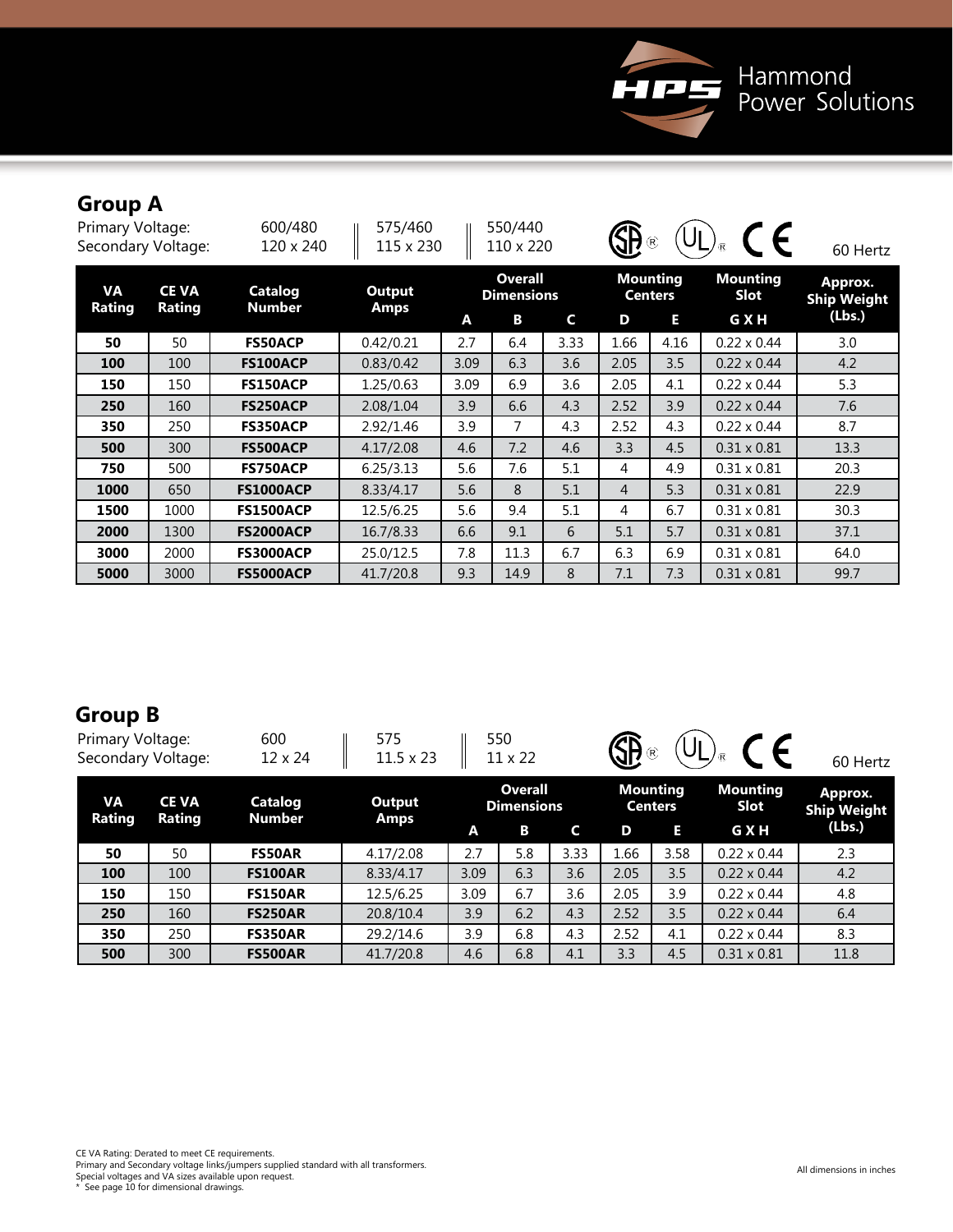# **HPS Fusion™** General Purpose Enclosed Transformers

## **Group C**

| Primary Voltage:<br>Secondary Voltage: |              | 240 x 480<br>120 x 240 | 230 x 460<br>115 x 230 |      | 220 x 440<br>110 x 220              |      | (R)  |                                   |                                | 50/60 Hertz            |
|----------------------------------------|--------------|------------------------|------------------------|------|-------------------------------------|------|------|-----------------------------------|--------------------------------|------------------------|
| <b>VA</b>                              | <b>CE VA</b> | Catalog                | Output                 |      | <b>Overall</b><br><b>Dimensions</b> |      |      | <b>Mounting</b><br><b>Centers</b> | <b>Mounting</b><br><b>Slot</b> | Approx.<br><b>Ship</b> |
| Rating                                 | Rating       | <b>Number</b>          | <b>Amps</b>            | A    | В                                   | C    | D    | Е                                 | G X H                          | Weight<br>(Lbs.)       |
| 50                                     | 50           | <b>FS50MQMJ</b>        | 0.42/0.21              | 2.7  | 5.9                                 | 3.33 | 1.66 | 3.69                              | $0.22 \times 0.44$             | 2.5                    |
| 100                                    | 100          | FS100MQMJ              | 0.83/0.42              | 3.09 | 6.3                                 | 3.6  | 2.05 | 3.5                               | $0.22 \times 0.44$             | 3.9                    |
| 150                                    | 150          | FS150MQMJ              | 1.25/0.63              | 3.09 | 6.9                                 | 3.6  | 2.05 | 4.1                               | $0.22 \times 0.44$             | 5.2                    |
| 250                                    | 160          | FS250MQMJ              | 2.08/1.04              | 3.9  | 6.6                                 | 4.3  | 2.52 | 3.9                               | $0.22 \times 0.44$             | 7.7                    |
| 350                                    | 250          | <b>FS350MOMJ</b>       | 2.92/1.46              | 3.9  | 7.2                                 | 4.3  | 2.52 | 4.9                               | $0.22 \times 0.44$             | 9.4                    |
| 500                                    | 300          | <b>FS500MOMJ</b>       | 4.17/2.08              | 4.6  | 7.2                                 | 4.6  | 3.3  | 4.5                               | $0.31 \times 0.81$             | 13.2                   |
| 750                                    | 500          | FS750MQMJ              | 6.25/3.13              | 5.6  | 7.2                                 | 5.1  | 4    | 4.5                               | $0.31 \times 0.81$             | 18.0                   |
| 1000                                   | 650          | <b>FS1000MQMJ</b>      | 8.33/4.17              | 5.6  | 8                                   | 5.1  | 4    | 5.3                               | $0.31 \times 0.81$             | 22.8                   |
| 1500                                   | 1000         | <b>FS1500MQMJ</b>      | 12.5/6.25              | 6.6  | 8.5                                 | 6    | 5.1  | 5.1                               | $0.31 \times 0.81$             | 31.1                   |
| 2000                                   | 1300         | <b>FS2000MQMJ</b>      | 16.7/8.33              | 6.6  | 9.1                                 | 6    | 5.1  | 5.7                               | $0.31 \times 0.81$             | 38.1                   |
| 3000                                   | 2000         | FS3000MQMJ             | 25.0/12.5              | 7.8  | 11.7                                | 6.7  | 6.3  | 7.3                               | $0.31 \times 0.81$             | 68.5                   |
| 5000                                   | 3000         | FS5000MQMJ             | 41.7/20.8              | 9.3  | 15.1                                | 8    | 7.4  | 7.3                               | $0.31 \times 0.81$             | 104.2                  |

#### **Group D**

| UIVUN D<br>Primary Voltage:<br>Secondary Voltage: |                        | 240 x 480<br>12 x 24     | 230 x 460<br>$11.5 \times 23$ |      | 220 x 440<br>$11 \times 22$         |      | <b>SB</b><br>$\cdot$ (R) |                                   | $\epsilon$              | 50/60 Hertz               |
|---------------------------------------------------|------------------------|--------------------------|-------------------------------|------|-------------------------------------|------|--------------------------|-----------------------------------|-------------------------|---------------------------|
| <b>VA</b><br><b>Rating</b>                        | <b>CE VA</b><br>Rating | Catalog<br><b>Number</b> | Output<br>Amps                |      | <b>Overall</b><br><b>Dimensions</b> |      |                          | <b>Mounting</b><br><b>Centers</b> | <b>Mounting</b><br>Slot | Approx.<br>Ship<br>Weight |
|                                                   |                        |                          |                               | A    | B                                   | C    | D                        | п                                 | <b>GXH</b>              | (Lbs.)                    |
| 50                                                | 50                     | <b>FS50QR</b>            | 4.17/2.08                     | 2.7  | 5.9                                 | 3.33 | 1.66                     | 3.69                              | $0.22 \times 0.44$      | 2.5                       |
| 100                                               | 100                    | <b>FS100QR</b>           | 8.33/4.17                     | 3.09 | 6.1                                 | 3.6  | 2.05                     | 3.35                              | $0.22 \times 0.44$      | 3.9                       |
| 150                                               | 150                    | <b>FS150QR</b>           | 12.5/6.25                     | 3.09 | 6.9                                 | 3.6  | 2.05                     | 4.1                               | $0.22 \times 0.44$      | 5.2                       |
| 250                                               | 160                    | <b>FS250QR</b>           | 20.8/10.4                     | 3.9  | 6.6                                 | 4.3  | 2.52                     | 3.9                               | $0.22 \times 0.44$      | 7.7                       |
| 350                                               | 250                    | <b>FS350QR</b>           | 29.2/14.6                     | 3.9  | 7.2                                 | 4.3  | 2.52                     | 4.9                               | $0.22 \times 0.44$      | 9.5                       |
| 500                                               | 300                    | <b>FS500QR</b>           | 41.7/20.8                     | 4.6  | 7.2                                 | 4.6  | 3.3                      | 4.5                               | $0.31 \times 0.81$      | 13.4                      |

#### **Group E**

| Primary Voltage:<br>Secondary Voltage: |               | 380/347<br>120 x 240 |           |      |                                     |      | (R)            |                                   |                         | 50/60 Hertz                   |
|----------------------------------------|---------------|----------------------|-----------|------|-------------------------------------|------|----------------|-----------------------------------|-------------------------|-------------------------------|
| <b>VA</b>                              | <b>CE VA</b>  | <b>Catalog</b>       | Output    |      | <b>Overall</b><br><b>Dimensions</b> |      |                | <b>Mounting</b><br><b>Centers</b> | <b>Mounting</b><br>Slot | Approx.<br><b>Ship Weight</b> |
| <b>Rating</b>                          | <b>Rating</b> | <b>Number</b>        | Amps      | A    | B                                   | C    | D              | E                                 | <b>GXH</b>              | (Lbs.)                        |
| 50                                     | 50            | <b>FS50KHP</b>       | 0.42/0.21 | 2.7  | 5.9                                 | 3.33 | 1.66           | 3.69                              | $0.22 \times 0.44$      | 2.5                           |
| 100                                    | 100           | <b>FS100KHP</b>      | 0.83/0.42 | 3.09 | 6.3                                 | 3.6  | 2.05           | 3.5                               | $0.22 \times 0.44$      | 4.3                           |
| 150                                    | 150           | <b>FS150KHP</b>      | 1.25/0.63 | 3.09 | 6.9                                 | 3.6  | 2.05           | 4.1                               | $0.22 \times 0.44$      | 5.3                           |
| 250                                    | 160           | <b>FS250KHP</b>      | 2.08/1.04 | 3.9  | 6.6                                 | 4.3  | 2.52           | 3.9                               | $0.22 \times 0.44$      | 7.9                           |
| 350                                    | 250           | <b>FS350KHP</b>      | 2.92/1.46 | 3.9  | 7.2                                 | 4.3  | 2.52           | 4.9                               | $0.22 \times 0.44$      | 9.6                           |
| 500                                    | 300           | <b>FS500KHP</b>      | 4.17/2.08 | 4.6  | 7.2                                 | 4.6  | 3.3            | 4.5                               | $0.31 \times 0.81$      | 13.6                          |
| 750                                    | 500           | <b>FS750KHP</b>      | 6.25/3.13 | 5.6  | 7.2                                 | 5.1  | 4              | 4.5                               | $0.31 \times 0.81$      | 19                            |
| 1000                                   | 650           | <b>FS1000KHP</b>     | 8.33/4.17 | 5.6  | 8                                   | 5.1  | $\overline{4}$ | 5.3                               | $0.31 \times 0.81$      | 23.5                          |
| 1500                                   | 1000          | <b>FS1500KHP</b>     | 12.5/6.25 | 6.6  | 8.5                                 | 6    | 5.1            | 5.1                               | $0.31 \times 0.81$      | 31.6                          |

CE VA Rating: Derated to meet CE requirements.<br>Primary and Secondary voltage links/jumpers supplied standard with all transformers.<br>Special voltages and VA sizes available upon request.<br>\* See page 10 for dimensional drawin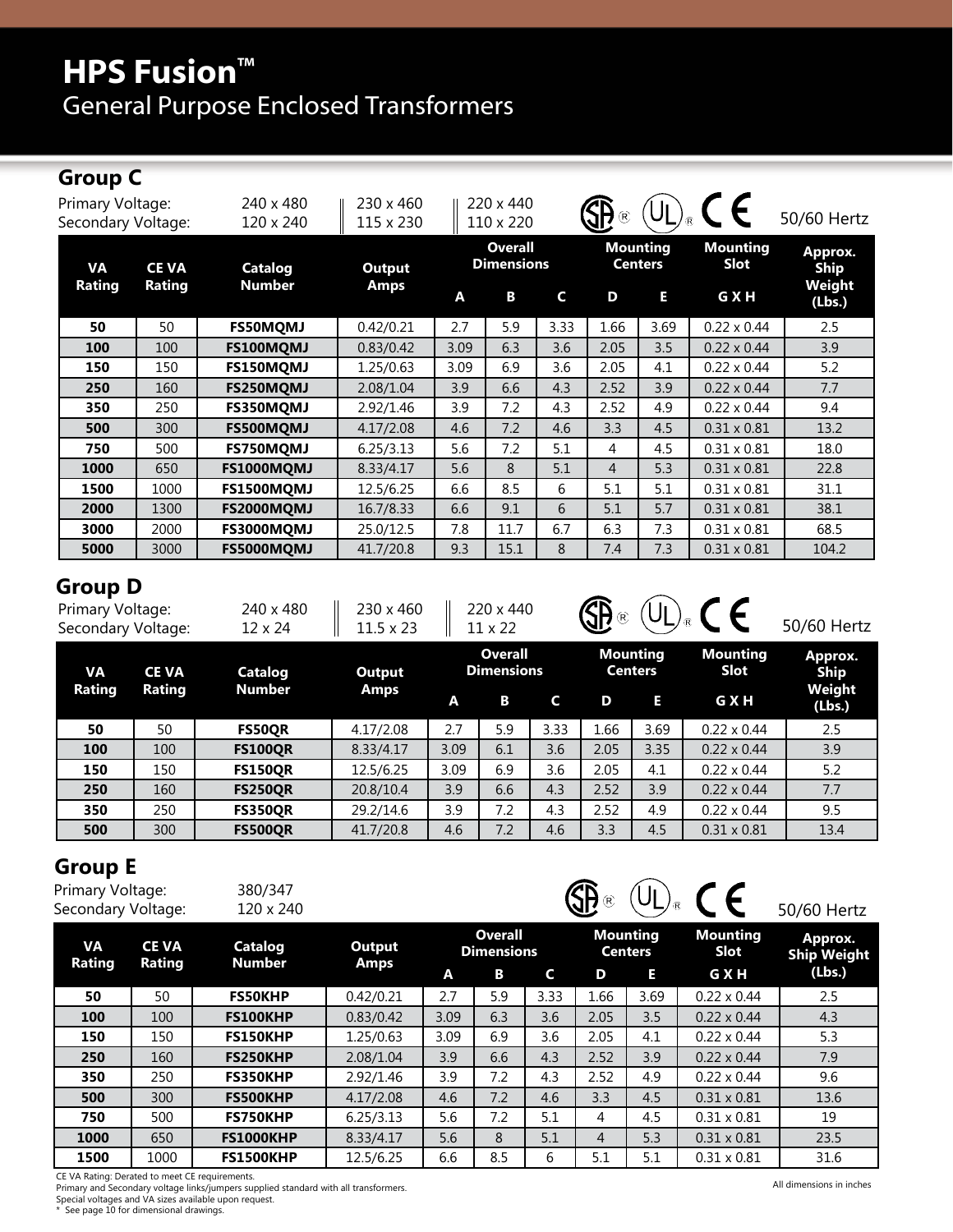

## **Group F**

| Primary Voltage:<br>Secondary Voltage: |                        | 380/347<br>$12 \times 24$ |           |      |                              |      | $\left( \mathsf{R}\right)$ |                                   |                         | 50/60 Hertz            |
|----------------------------------------|------------------------|---------------------------|-----------|------|------------------------------|------|----------------------------|-----------------------------------|-------------------------|------------------------|
| VА<br>Rating                           | <b>CE VA</b><br>Rating | Catalog<br><b>Number</b>  | Output    |      | Overall<br><b>Dimensions</b> |      |                            | <b>Mounting</b><br><b>Centers</b> | <b>Mounting</b><br>Slot | Approx.<br>Ship Weight |
|                                        |                        |                           | Amps      | A    | В                            | C    | D                          | E                                 | <b>GXH</b>              | (Lbs.)                 |
| 50                                     | 50                     | <b>FS50KHR</b>            | 4.17/2.08 | 2.7  | 5.9                          | 3.33 | 1.66                       | 3.69                              | $0.22 \times 0.44$      | 2.5                    |
| 100                                    | 100                    | <b>FS100KHR</b>           | 8.33/4.17 | 3.09 | 6.3                          | 3.6  | 2.05                       | 3.5                               | $0.22 \times 0.44$      | 4.2                    |
| 150                                    | 150                    | <b>FS150KHR</b>           | 12.5/6.25 | 3.09 | 6.9                          | 3.6  | 2.05                       | 4.1                               | $0.22 \times 0.44$      | 5.3                    |
| 250                                    | 160                    | <b>FS250KHR</b>           | 20.8/10.4 | 3.9  | 6.6                          | 4.3  | 2.52                       | 3.9                               | $0.22 \times 0.44$      | 7.6                    |
| 350                                    | 250                    | <b>FS350KHR</b>           | 29.2/14.6 | 3.9  | 7.2                          | 4.3  | 2.52                       | 4.9                               | $0.22 \times 0.44$      | 9.3                    |
| 500                                    | 300                    | <b>FS500KHR</b>           | 41.7/20.8 | 4.6  | 7.2                          | 4.6  | 3.3                        | 4.5                               | $0.31 \times 0.81$      | 13.2                   |

#### **Group G**

| Primary Voltage:<br>Secondary Voltage: |              | 277<br>120               |             |      |                              |      | (R)  |                                   | $\epsilon$              | 50/60 Hertz                   |
|----------------------------------------|--------------|--------------------------|-------------|------|------------------------------|------|------|-----------------------------------|-------------------------|-------------------------------|
| <b>VA</b>                              | <b>CE VA</b> | Catalog<br><b>Number</b> | Output      |      | Overall<br><b>Dimensions</b> |      |      | <b>Mounting</b><br><b>Centers</b> | <b>Mounting</b><br>Slot | Approx.<br><b>Ship Weight</b> |
| Rating                                 | Rating       |                          | <b>Amps</b> | A    | B                            | C    | D    | Е                                 | G X H                   | (Lbs.)                        |
| 50                                     | 50           | <b>FS50NJ</b>            | 0.42        | 2.7  | 5.9                          | 3.33 | 1.66 | 3.69                              | $0.22 \times 0.44$      | 2.4                           |
| 100                                    | 100          | <b>FS100NJ</b>           | 0.83        | 3.09 | 6.1                          | 3.6  | 2.05 | 3.35                              | $0.22 \times 0.44$      | 4.1                           |
| 150                                    | 150          | <b>FS150NJ</b>           | 1.25        | 3.09 | 6.9                          | 3.6  | 2.05 | 4.1                               | $0.22 \times 0.44$      | 5.2                           |
| 250                                    | 160          | <b>FS250NJ</b>           | 2.08        | 3.9  | 6.6                          | 4.3  | 2.52 | 3.9                               | $0.22 \times 0.44$      | 7.6                           |
| 350                                    | 250          | <b>FS350NJ</b>           | 2.92        | 3.9  | 7.2                          | 4.3  | 2.52 | 4.9                               | $0.22 \times 0.44$      | 9.3                           |
| 500                                    | 300          | <b>FS500NJ</b>           | 4.17        | 4.6  | 7.2                          | 4.6  | 3.3  | 4.5                               | $0.31 \times 0.81$      | 13.3                          |
| 750                                    | 500          | <b>FS750NJ</b>           | 6.25        | 5.6  | 7.6                          | 5.1  | 4    | 4.9                               | $0.31 \times 0.81$      | 20.1                          |
| 1000                                   | 650          | <b>FS1000NJ</b>          | 8.33        | 5.6  | 8                            | 5.1  | 4    | 5.3                               | $0.31 \times 0.81$      | 22.8                          |
| 1500                                   | 1000         | <b>FS1500NJ</b>          | 12.50       | 5.6  | 9.4                          | 5.1  | 4    | 6.7                               | $0.31 \times 0.81$      | 31.1                          |

## **Group H**

| Primary Voltage:<br>Secondary Voltage: |                        | 120 x 240<br>$12 \times 24$ | 115 x 230<br>$11.5 \times 23$ |      | 110 x 220<br>11 x 22                |      | <b>SB</b><br>(R) |                                   |                         | 50/60 Hertz                          |
|----------------------------------------|------------------------|-----------------------------|-------------------------------|------|-------------------------------------|------|------------------|-----------------------------------|-------------------------|--------------------------------------|
| VA<br>Rating                           | <b>CE VA</b><br>Rating | Catalog<br><b>Number</b>    | Output<br><b>Amps</b>         |      | <b>Overall</b><br><b>Dimensions</b> |      |                  | <b>Mounting</b><br><b>Centers</b> | <b>Mounting</b><br>Slot | <b>Approx.</b><br><b>Ship Weight</b> |
|                                        |                        |                             |                               | A    | B                                   | C    | D                | Е                                 | <b>GXH</b>              | (Lbs.)                               |
| 50                                     | 50                     | <b>FS50PR</b>               | 4.17/2.08                     | 2.7  | 5.9                                 | 3.33 | 1.66             | 3.69                              | $0.22 \times 0.44$      | 2.5                                  |
| 100                                    | 100                    | <b>FS100PR</b>              | 8.33/4.17                     | 3.09 | 6.1                                 | 3.6  | 2.05             | 3.35                              | $0.22 \times 0.44$      | 3.9                                  |
| 150                                    | 150                    | <b>FS150PR</b>              | 12.5/6.25                     | 3.09 | 6.9                                 | 3.6  | 2.05             | 4.1                               | $0.22 \times 0.44$      | 5.2                                  |
| 250                                    | 160                    | <b>FS250PR</b>              | 20.8/10.4                     | 3.9  | 6.4                                 | 4.3  | 2.52             | 3.7                               | $0.22 \times 0.44$      | 7.1                                  |
| 350                                    | 250                    | <b>FS350PR</b>              | 29.2/14.6                     | 3.9  | 7.2                                 | 4.3  | 2.52             | 4.9                               | $0.22 \times 0.44$      | 9.4                                  |
| 500                                    | 300                    | <b>FS500PR</b>              | 41.7/20.8                     | 4.6  | 7.2                                 | 4.6  | 3.3              | 4.5                               | $0.31 \times 0.81$      | 13.2                                 |

CE VA Rating: Derated to meet CE requirements.

Primary and Secondary voltage links/jumpers supplied standard with all transformers.<br>Special voltages and VA sizes available upon request.<br>\* See page 10 for dimensional drawings.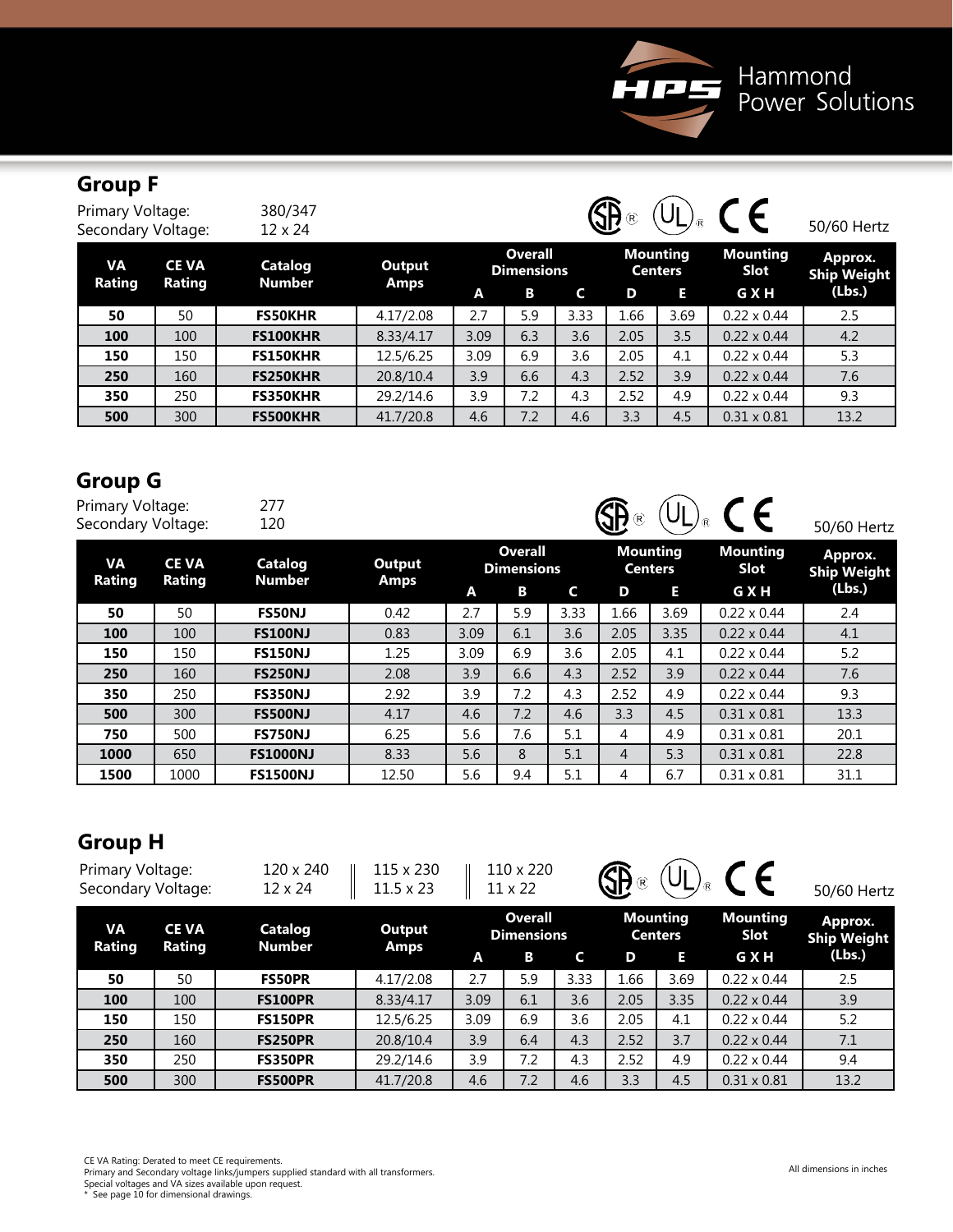# **HPS Fusion™** General Purpose Enclosed Transformers

## **Group I**

| Primary Voltage:<br>Secondary Voltage: |                        | 208 x 416<br>120 x 240          | 200 x 400<br>115 x 230 |      | 190 x 380<br>110 x 220              |      | <b>SP</b> |                                   | CE                      | 50/60 Hertz                   |
|----------------------------------------|------------------------|---------------------------------|------------------------|------|-------------------------------------|------|-----------|-----------------------------------|-------------------------|-------------------------------|
| <b>VA</b><br>Rating                    | <b>CE VA</b><br>Rating | <b>Catalog</b><br><b>Number</b> | <b>Output</b>          |      | <b>Overall</b><br><b>Dimensions</b> |      |           | <b>Mounting</b><br><b>Centers</b> | <b>Mounting</b><br>Slot | Approx.<br><b>Ship Weight</b> |
|                                        |                        |                                 | <b>Amps</b>            | A    | В                                   | C    | D         | E.                                | G X H                   | (Lbs.)                        |
| 50                                     | 50                     | <b>FS50SP</b>                   | 0.42/0.21              | 2.7  | 5.9                                 | 3.33 | 1.66      | 3.69                              | $0.22 \times 0.44$      | 2.4                           |
| 100                                    | 100                    | <b>FS100SP</b>                  | 0.83/0.42              | 3.09 | 6.1                                 | 3.6  | 2.05      | 3.35                              | $0.22 \times 0.44$      | 3.9                           |
| 150                                    | 150                    | <b>FS150SP</b>                  | 1.25/0.63              | 3.09 | 6.9                                 | 3.6  | 2.05      | 4.1                               | $0.22 \times 0.44$      | 5.2                           |
| 250                                    | 160                    | <b>FS250SP</b>                  | 2.08/1.04              | 3.9  | 6.6                                 | 4.3  | 2.52      | 3.9                               | $0.22 \times 0.44$      | 7.7                           |
| 350                                    | 250                    | <b>FS350SP</b>                  | 2.92/1.46              | 3.9  | 7.2                                 | 4.3  | 2.52      | 4.9                               | $0.22 \times 0.44$      | 9.5                           |
| 500                                    | 300                    | <b>FS500SP</b>                  | 4.17/2.08              | 4.6  | 7.2                                 | 4.6  | 3.3       | 4.5                               | $0.31 \times 0.81$      | 13.3                          |
| 750                                    | 500                    | <b>FS750SP</b>                  | 6.25/3.13              | 5.6  | 7.2                                 | 5.1  | 4         | 4.5                               | $0.31 \times 0.81$      | 18.2                          |
| 1000                                   | 650                    | <b>FS1000SP</b>                 | 8.33/4.17              | 5.6  | 8                                   | 5.1  | 4         | 5.3                               | $0.31 \times 0.81$      | 22.5                          |
| 1500                                   | 1000                   | <b>FS1500SP</b>                 | 12.5/6.25              | 6.6  | 8.5                                 | 6    | 5.1       | 5.1                               | $0.31 \times 0.81$      | 30.1                          |
| <b>Group J</b>                         |                        |                                 |                        |      |                                     |      |           |                                   |                         |                               |

| Primary Voltage:   | 208 x 416    200 x 400    190 x 380  | $\bigoplus_{\mathbb{R}}$ $\bigoplus_{\mathbb{R}}$ $\bigoplus_{\mathbb{R}}$ $\bigoplus$ $\bigoplus$ |             |
|--------------------|--------------------------------------|----------------------------------------------------------------------------------------------------|-------------|
| Secondary Voltage: | $12 \times 24$   11.5 x 23   11 x 22 |                                                                                                    | 50/60 Hertz |

| VA<br><b>Rating</b> | <b>CE VA</b><br>Rating | Catalog<br><b>Number</b> | Output      |      | <b>Overall</b><br><b>Dimensions</b> |      |      | <b>Mounting</b><br><b>Centers</b> | <b>Mounting</b><br>Slot | <b>Approx.</b><br><b>Ship Weight</b> |
|---------------------|------------------------|--------------------------|-------------|------|-------------------------------------|------|------|-----------------------------------|-------------------------|--------------------------------------|
|                     |                        |                          | <b>Amps</b> | A    | B.                                  |      | D    | E                                 | <b>GXH</b>              | (Lbs.)                               |
| 50                  | 50                     | <b>FS50SR</b>            | 4.17/2.08   | 2.7  | 5.9                                 | 3.33 | 1.66 | 3.69                              | $0.22 \times 0.44$      | 2.4                                  |
| 100                 | 100                    | <b>FS100SR</b>           | 8.33/4.17   | 3.09 | 6.1                                 | 3.6  | 2.05 | 3.35                              | $0.22 \times 0.44$      | $\overline{4}$                       |
| 150                 | 150                    | <b>FS150SR</b>           | 12.5/6.25   | 3.09 | 6.9                                 | 3.6  | 2.05 | 4.1                               | $0.22 \times 0.44$      | 5.2                                  |
| 250                 | 160                    | <b>FS250SR</b>           | 20.8/10.4   | 3.9  | 6.6                                 | 4.3  | 2.52 | 3.9                               | $0.22 \times 0.44$      | 7.7                                  |
| 350                 | 250                    | <b>FS350SR</b>           | 29.2/14.6   | 3.9  | 7.2                                 | 4.3  | 2.52 | 4.9                               | $0.22 \times 0.44$      | 9.5                                  |
| 500                 | 300                    | <b>FS500SR</b>           | 41.7/20.8   | 4.6  | 7.2                                 | 4.6  | 3.3  | 4.5                               | $0.31 \times 0.81$      | 13.3                                 |

CE VA Rating: Derated to meet CE requirements.

Primary and Secondary voltage links/jumpers supplied standard with all transformers.<br>Special voltages and VA sizes available upon request.<br>\* See page 10 for dimensional drawings.

#### **OPTIONAL ACCESSORIES**

#### **FUSE HOLDER KIT**

- Optional fuse kit specifically designed up to 250 V (25A) units
- Supplied with leads for easy hook-up/installation
- Fuses NOT included in the kit (must be purchased)
- Fuses should be selected in accordance with CSA, UL and local electrical code

| Part<br><b>Number</b> | <b>Applicable</b><br><b>Transformer</b><br><b>Part Number Suffix's</b> | <b>Applicable</b><br><b>Specifications</b>                                                        |  |
|-----------------------|------------------------------------------------------------------------|---------------------------------------------------------------------------------------------------|--|
| <b>FSFH1</b>          | All                                                                    | Up to 20 amps<br>and 250V<br>Designed to<br>accept $\frac{1}{4}$ x $1\frac{1}{4}$ "<br>fuse sizes |  |



Fuse Holder Kit (Optional)



Sample Assembly Drawing for Optional Fuse Holder Installation

All dimensions in inches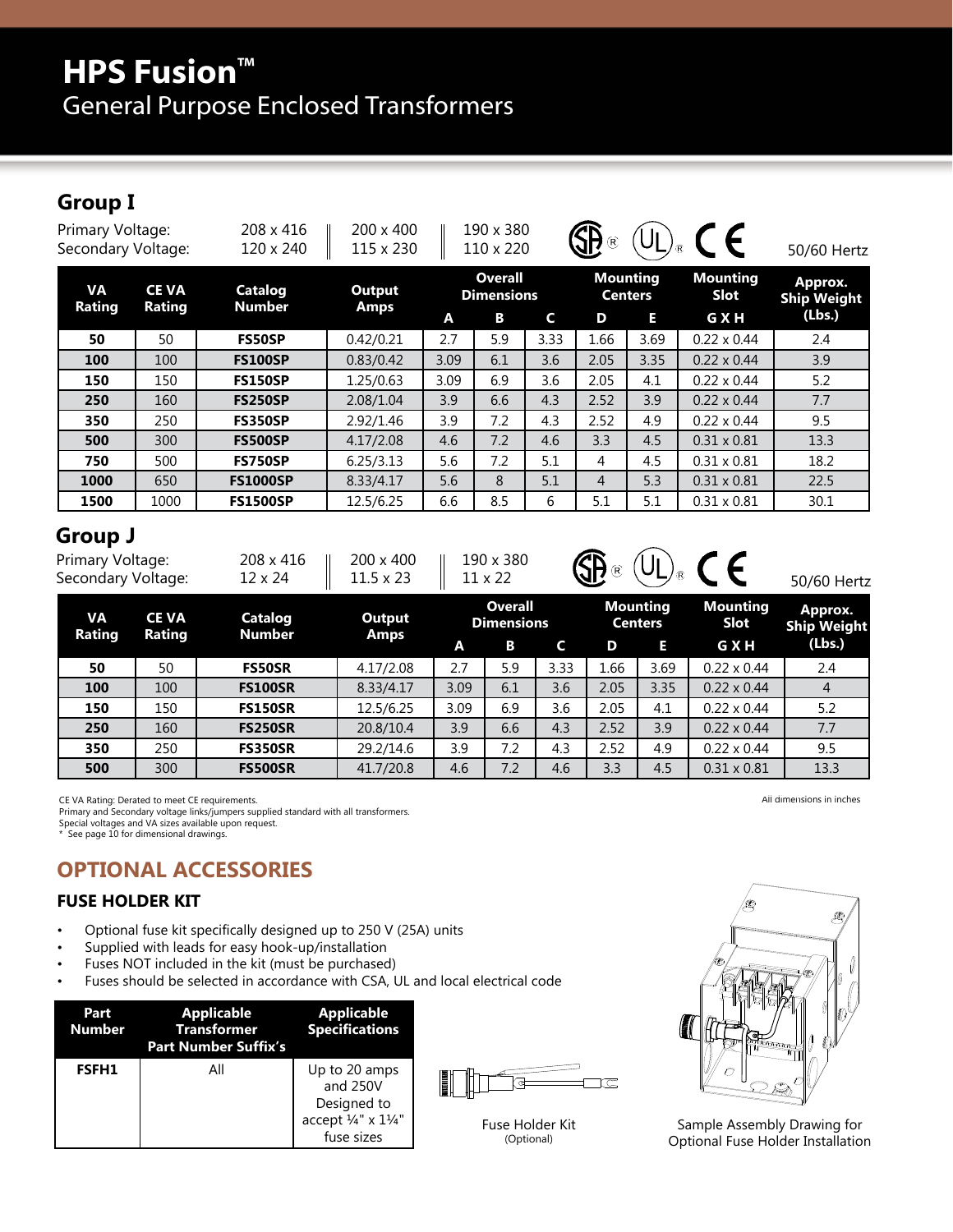

#### **DIMENSIONAL DRAWINGS**



**FIGURE A**



**FIGURE B**